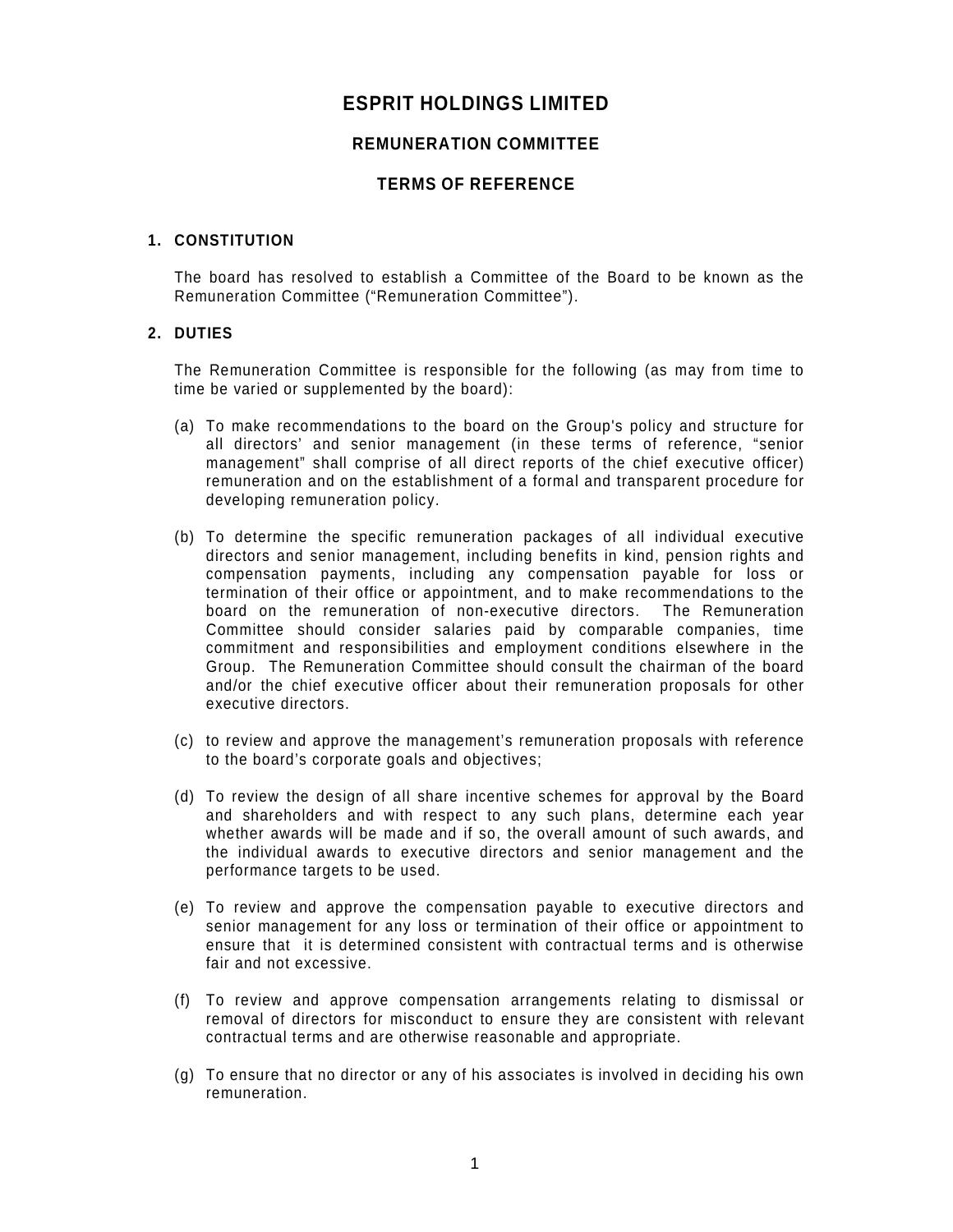- (h) The company should disclose details of any remuneration payable to members of senior management by band in the Company's annual report.
- (i) To advise the shareholders on how to vote with respect to any service contracts of directors that require shareholders' approval under the Rules Governing the Listing of Securities on The Stock Exchange of Hong Kong Limited (the "Listing Rules").
- (j) To review the basis of and, if the Remuneration Committee so decides, approve any significant discretionary payment to an employee who is neither a director nor a member of senior management but who is related to any director or any member of senior management.

# **3. SUPPORT FROM THE COMPANY**

The Remuneration Committee is authorised by the Board to utilize all such resources as are required for it to perform its duties and to have access to independent professional advice if considered necessary, at the Company's expense. The Remuneration Committee shall be exclusively responsible for establishing the selection criteria, selecting, appointing and setting the terms of reference for any remuneration consultants who advise the Remuneration Committee, and to obtain reliable, up-to-date information about remuneration in other companies or in the market.

## **4. MEMBERSHIP**

- (a) The Board shall appoint the Remuneration Committee Chairman. The Remuneration Committee shall be chaired by an Independent Non-executive Director.
- (b) The members of the Remuneration Committee shall be appointed by the Board in consultation with the Chairman of the Remuneration Committee from amongst the Executive Directors and/or the Non-Executive Directors of the Company.
- (c) The Remuneration Committee shall consist of not less than three (3) members and the majority of which should be Independent Non-Executive Directors.
- (d) Appointments to the Remuneration Committee shall be co-terminus with the directorship of the relevant members (whether by retirement, rotation or otherwise).
- (e) The Chairman of the Remuneration Committee shall chair the Remuneration Committee meetings. In the absence of the Remuneration Committee Chairman and/or his appointed deputy, the remaining members present shall elect one of themselves to chair the meeting.

## **5. MEETING**

## **(a) Notice**

(i) Meetings of the Remuneration Committee shall be summoned by the chairman or the company secretary or a person designated by the company secretary at the request of any of its members.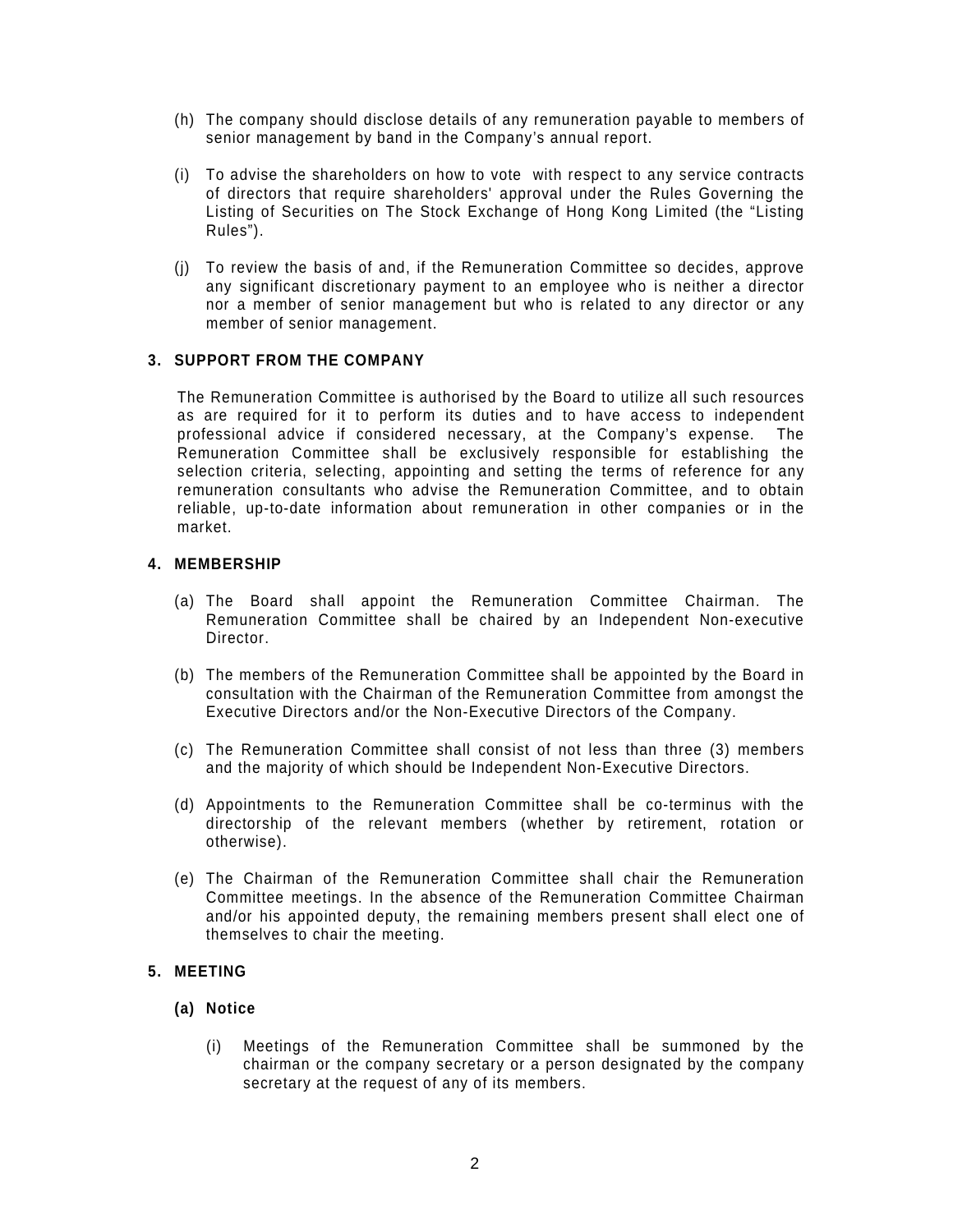- (ii) Unless otherwise agreed, notice of each meeting confirming the venue, time and date, together with an agenda of items to be discussed, shall be forwarded to each member of the Remuneration Committee, and any person required to attend, at least three days before the date of the meeting. Supporting papers shall be sent to Remuneration Committee members and to other attendees as appropriate, at the same time.
- (iii) Only members of the Remuneration Committee have the right to attend Remuneration Committee meetings. However, other individuals such as the chairman of the board, the chief executive officer, the Head of Human Resources and external advisers, may be invited to attend for all or part of any meeting, as and when appropriate.

## **(b) Quorum**

- (i) The quorum necessary for the transaction of the business of the Remuneration Committee shall be two, with a majority of the quorum being formed by independent non-executive directors. A duly convened meeting of the Remuneration Committee at which a quorum is present shall be competent to exercise all or any of the authorities, powers and discretions vested in or exercisable by the Remuneration Committee.
- (ii) As no Director or his associate should be involved in setting his own remuneration, relevant members of the Remuneration Committee should abstain from voting in relation to his own remuneration or that of his associates and, in addition, such member should not be counted for the purpose of constituting a quorum in relation to any resolutions concerning his own remuneration or that of his associates (i.e. a director who is a member of the Remuneration Committee, whether executive or nonexecutive, cannot be counted in the quorum insofar as it relates to any resolution regarding his own remuneration or that of his associates and such a Director cannot vote on his own remuneration or that of his associates, but the Director shall be counted in the quorum and be entitled to vote on any resolutions regarding the remuneration of other Directors).

## **(c) Participation**

 Members may participate in any meeting of the Remuneration Committee by means of a conference telephone or other communication equipment through which all persons participating in the meeting can communicate with each other simultaneously and instantaneously and, for the purpose of counting a quorum, such participation shall constitute presence at a meeting as if those participating were present in person.

#### **(d) Frequency of Meetings**

The Remuneration Committee shall meet at least once a year and at such other times as any member of the Remuneration Committee shall require.

#### **(e) Minutes of Meeting**

(i) The company secretary or a person designated by the company secretary shall be appointed by the Remuneration Committee to act as its secretary and the secretary shall minute the proceedings and resolutions of all Remuneration Committee meetings, including the names of those present